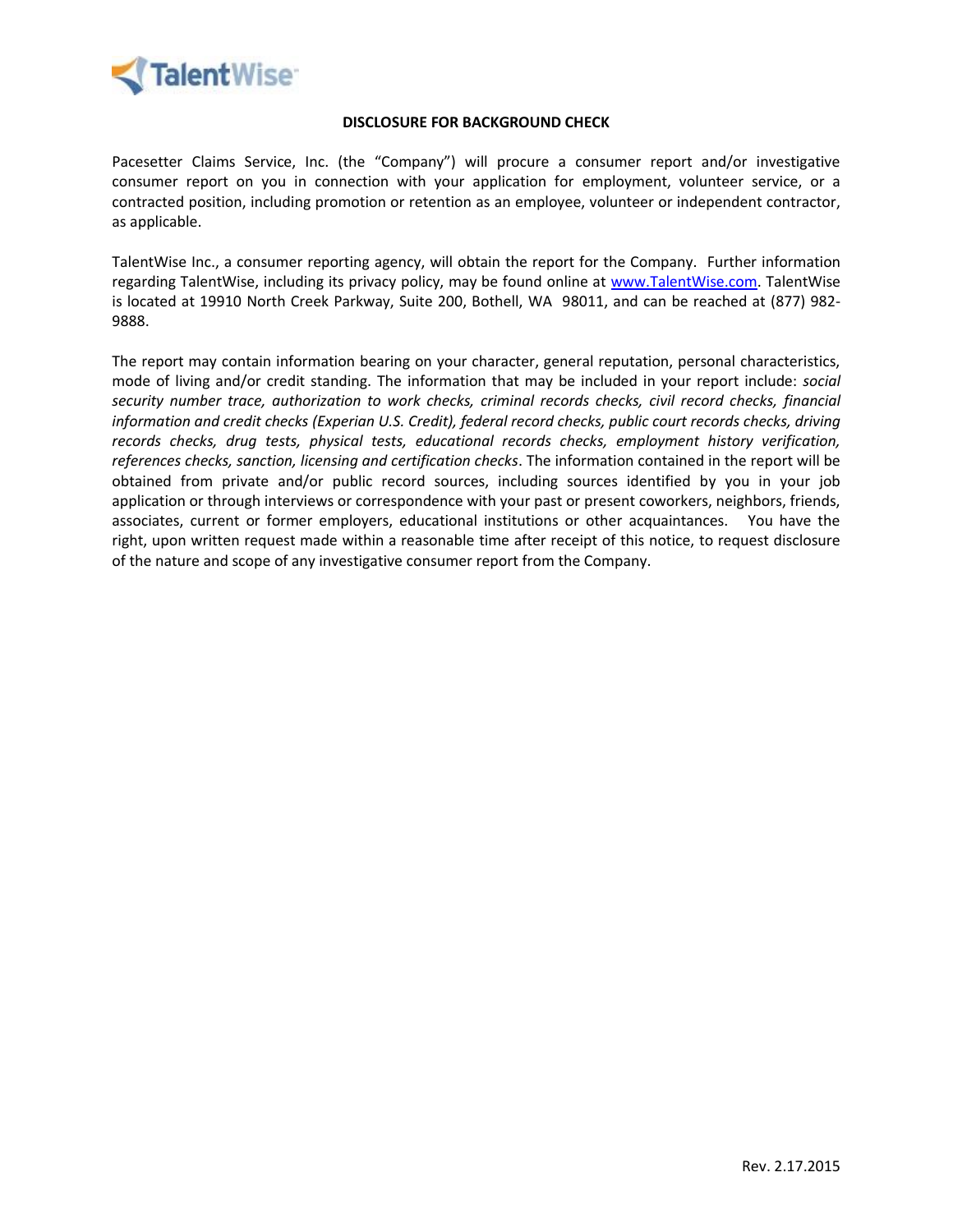

#### **AUTHORIZATION**

I have carefully read and understand the separate background check disclosure document and the below authorization form. I have received a copy of the "Summary of Your Rights Under the Fair Credit Reporting Act" and any applicable state or local notices of rights provided with these documents. I have had the opportunity to review my rights. By my signature below, I consent to the preparation of background reports by TalentWise, and to the release of such reports to the Company and its designated representatives for the purpose of assisting the Company in making a determination as to my eligibility for employment, promotion, retention, contract assignment or for other lawful purposes.

I understand that, to the extent allowed by law, information contained in my job application or otherwise disclosed to the Company by me before or during my employment or contract assignment, if any, may be utilized for the purpose of obtaining such consumer reports and/or investigative consumer reports about me. I understand that nothing herein shall be construed as an offer of employment or contract for services.

I hereby authorize law enforcement agencies, learning institutions (including public and private schools and universities), information service bureaus, credit bureaus, record/data repositories, courts (federal/state/local), motor vehicle record agencies, my past or present employers, the military, and other individuals or sources to furnish any and all information on me that is requested by the consumer reporting agency.

By my signature (including electronic) below, I certify the information provided on and in connection with this form is true, accurate, and complete. I agree that this form in original, faxed, photocopied or electronic form will be valid for any background reports that may be requested by or on behalf of the Company.

| <b>Driver's License Information:</b> | (License #)        | (License State)                                                                                                                                                                                                                        |  |
|--------------------------------------|--------------------|----------------------------------------------------------------------------------------------------------------------------------------------------------------------------------------------------------------------------------------|--|
|                                      | (City, State, Zip) |                                                                                                                                                                                                                                        |  |
|                                      | (Street Address)   |                                                                                                                                                                                                                                        |  |
| <b>Address:</b>                      |                    |                                                                                                                                                                                                                                        |  |
| <b>Date of Birth</b>                 |                    |                                                                                                                                                                                                                                        |  |
| <b>Social Security Number:</b>       |                    | <u>and</u> the control of the control of the control of the control of the control of the control of the control of the<br>Second Second Second Second Second Second Second Second Second Second Second Second Second Second Second Se |  |
| <b>Last Name:</b>                    |                    |                                                                                                                                                                                                                                        |  |
| <b>Full Middle Name:</b>             |                    |                                                                                                                                                                                                                                        |  |
| <b>First Name:</b>                   |                    |                                                                                                                                                                                                                                        |  |

 **CALIFORNIA**, **MASSACHUSETTS, MINNESOTA, NEW JERSEY, and OKLAHOMA** applicants or residents: You have a right to request a free copy of your report. Please check here if you would like [Company Name] to provide you with a copy of your report. [NO CHANGES ALLOWED]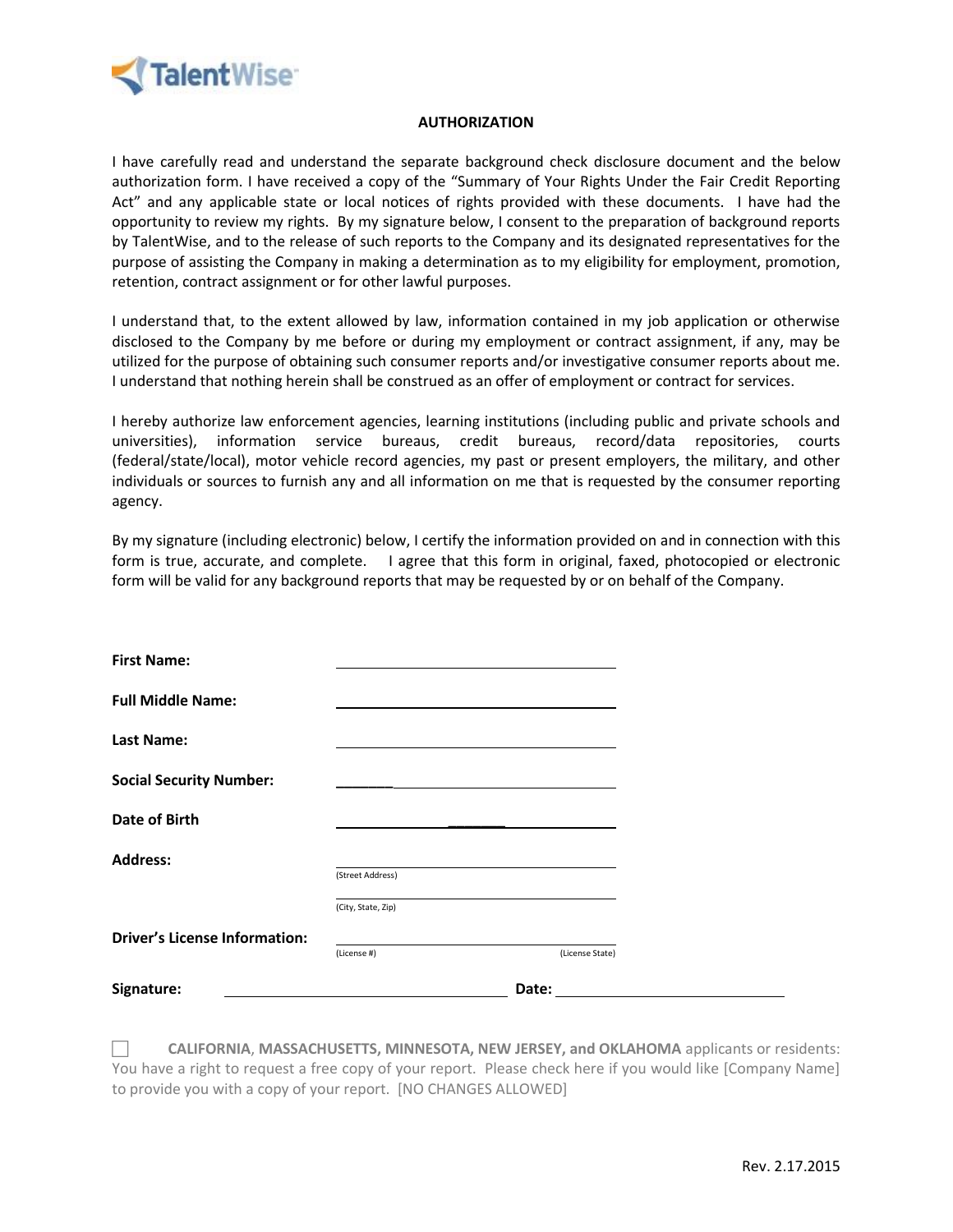

# **A SUMMARY OF YOUR RIGHTS UNDER THE FAIR CREDIT REPORTING ACT**

# *Para información en español, visite www.consumerfinance.gov/learnmore o escribe a la Consumer Financial Protection Bureau, 1700 G Street N.W., Washington, DC 20552.*

The federal Fair Credit Reporting Act (FCRA) promotes the accuracy, fairness, and privacy of information in the files of consumer reporting agencies. There are many types of consumer reporting agencies, including credit bureaus and specialty agencies (such as agencies that sell information about check writing histories, medical records, and rental history records). Here is a summary of your major rights under the FCRA. **For more information, including information about additional rights, go to www.consumerfinance.gov/learnmore or write to: Consumer Financial Protection Bureau, 1700 G Street N.W., Washington, DC 20552.**

• **You must be told if information in your file has been used against you.** Anyone who uses a credit report or another type of consumer report to deny your application for credit, insurance, or employment – or to take another adverse action against you – must tell you, and must give you the name, address, and phone number of the agency that provided the information.

• **You have the right to know what is in your file.** You may request and obtain all the information about you in the files of a consumer reporting agency (your "file disclosure"). You will be required to provide proper identification, which may include your Social Security number. In many cases, the disclosure will be free. You are entitled to a free file disclosure if:

- a person has taken adverse action against you because of information in your credit report;
- you are the victim of identity theft and place a fraud alert in your file;
- your file contains inaccurate information as a result of fraud;
- you are on public assistance;
- you are unemployed but expect to apply for employment within 60 days.

In addition, all consumers are entitled to one free disclosure every 12 months upon request from each nationwide credit bureau and from nationwide specialty consumer reporting agencies. See www.consumerfinance.gov/learnmore for additional information.

• **You have the right to ask for a credit score.** Credit scores are numerical summaries of your creditworthiness based on information from credit bureaus. You may request a credit score from consumer reporting agencies that create scores or distribute scores used in residential real property loans, but you will have to pay for it. In some mortgage transactions, you will receive credit score information for free from the mortgage lender.

• **You have the right to dispute incomplete or inaccurate information.** If you identify information in your file that is incomplete or inaccurate, and report it to the consumer reporting agency, the agency must investigate unless your dispute is frivolous. See www.consumerfinance.gov/learnmore for an explanation of dispute procedures.

• **Consumer reporting agencies must correct or delete inaccurate, incomplete, or unverifiable information.**  Inaccurate, incomplete or unverifiable information must be removed or corrected, usually within 30 days. However, a consumer reporting agency may continue to report information it has verified as accurate.

• **Consumer reporting agencies may not report outdated negative information.** In most cases, a consumer reporting agency may not report negative information that is more than seven years old, or bankruptcies that are more than 10 years old.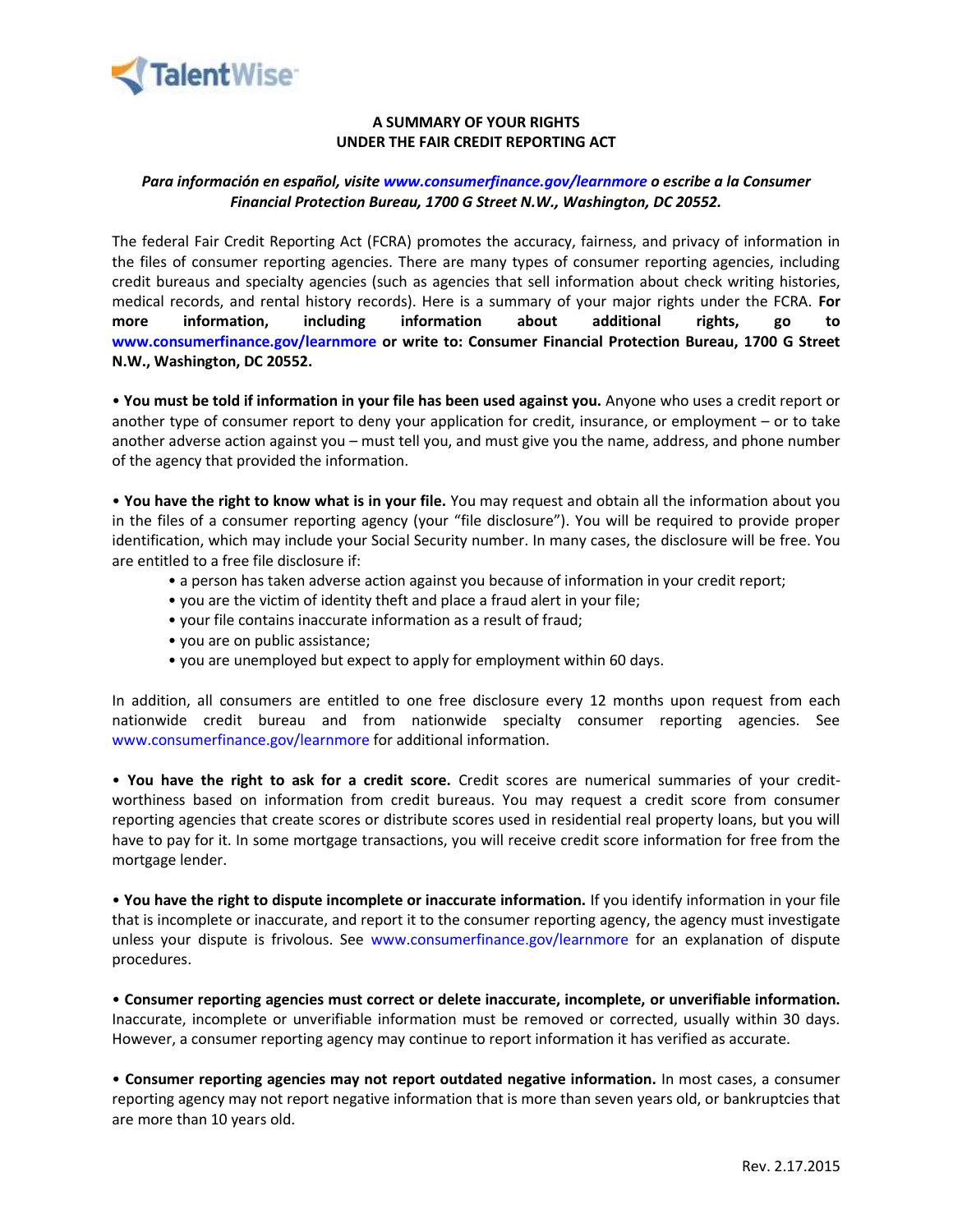

• **Access to your file is limited.** A consumer reporting agency may provide information about you only to people with a valid need – usually to consider an application with a creditor, insurer, employer, landlord, or other business. The FCRA specifies those with a valid need for access.

• **You must give your consent for reports to be provided to employers.** A consumer reporting agency may not give out information about you to your employer, or a potential employer, without your written consent given to the employer. Written consent generally is not required in the trucking industry. For more information, go to [www.consumerfinance.gov/learnmore.](http://www.consumerfinance.gov/learnmore)

• **You may limit "prescreened" offers of credit and insurance you get based on information in your credit report.** Unsolicited "prescreened" offers for credit and insurance must include a toll-free phone number you can call if you choose to remove your name and address from the lists these offers are based on. You may opt-out with the nationwide credit bureaus at 1-888-567-8688.

• **You may seek damages from violators.** If a consumer reporting agency, or, in some cases, a user of consumer reports or a furnisher of information to a consumer reporting agency violates the FCRA, you may be able to sue in state or federal court.

• **Identity theft victims and active duty military personnel have additional rights.** For more information, visit [www.consumerfinance.gov/learnmore.](http://www.consumerfinance.gov/learnmore)

**States may enforce the FCRA, and many states have their own consumer reporting laws. In some cases, you may have more rights under state law. For more information, contact your state or local consumer protection agency or your state Attorney General. For information about your federal rights, contact:**

| <b>TYPE OF BUSINESS:</b>                             | <b>CONTACT:</b>                                |
|------------------------------------------------------|------------------------------------------------|
| 1.a. Banks, savings associations, and credit unions  | a. Consumer Financial Protection Bureau        |
| with total assets of over \$10 billion and their     | 1700 G Street NW                               |
| affiliates.                                          | Washington, DC 20552                           |
| b. Such affiliates that are not banks, savings       | b. Federal Trade Commission: Consumer Response |
| associations, or credit unions also should list, in  | Center - FCRA                                  |
| addition to the CFPB:                                | Washington, DC 20580                           |
|                                                      | (877) 382-4357                                 |
| 2. To the extent not included in item 1 above:       |                                                |
| a. National banks, federal savings associations, and | a. Office of the Comptroller of the Currency   |
| federal branches and federal agencies of foreign     | <b>Customer Assistance Group</b>               |
| banks                                                | 1301 McKinney Street, Suite 3450               |
|                                                      | Houston, TX 77010-9050                         |
| b. State member banks, branches and agencies of      | b. Federal Reserve Consumer Help Center        |
| foreign banks (other than federal branches, federal  | P.O. Box 1200                                  |
| agencies, and Insured State Branches of Foreign      | Minneapolis, MN 55480                          |
| Banks), commercial lending companies owned or        |                                                |
| controlled by foreign banks, and organizations       |                                                |
| operating under section 25 or 25A of the Federal     |                                                |
| Reserve Act                                          |                                                |
| c. Nonmember Insured Banks, Insured State            | c. FDIC Consumer Response Center               |
| Branches of Foreign Banks, and insured state savings | 1100 Walnut Street, Box #11                    |
| associations                                         | Kansas City, MO 64106                          |
| d. Federal Credit Unions                             | d. National Credit Union Administration        |
|                                                      | Office of Consumer Protection (OCP)            |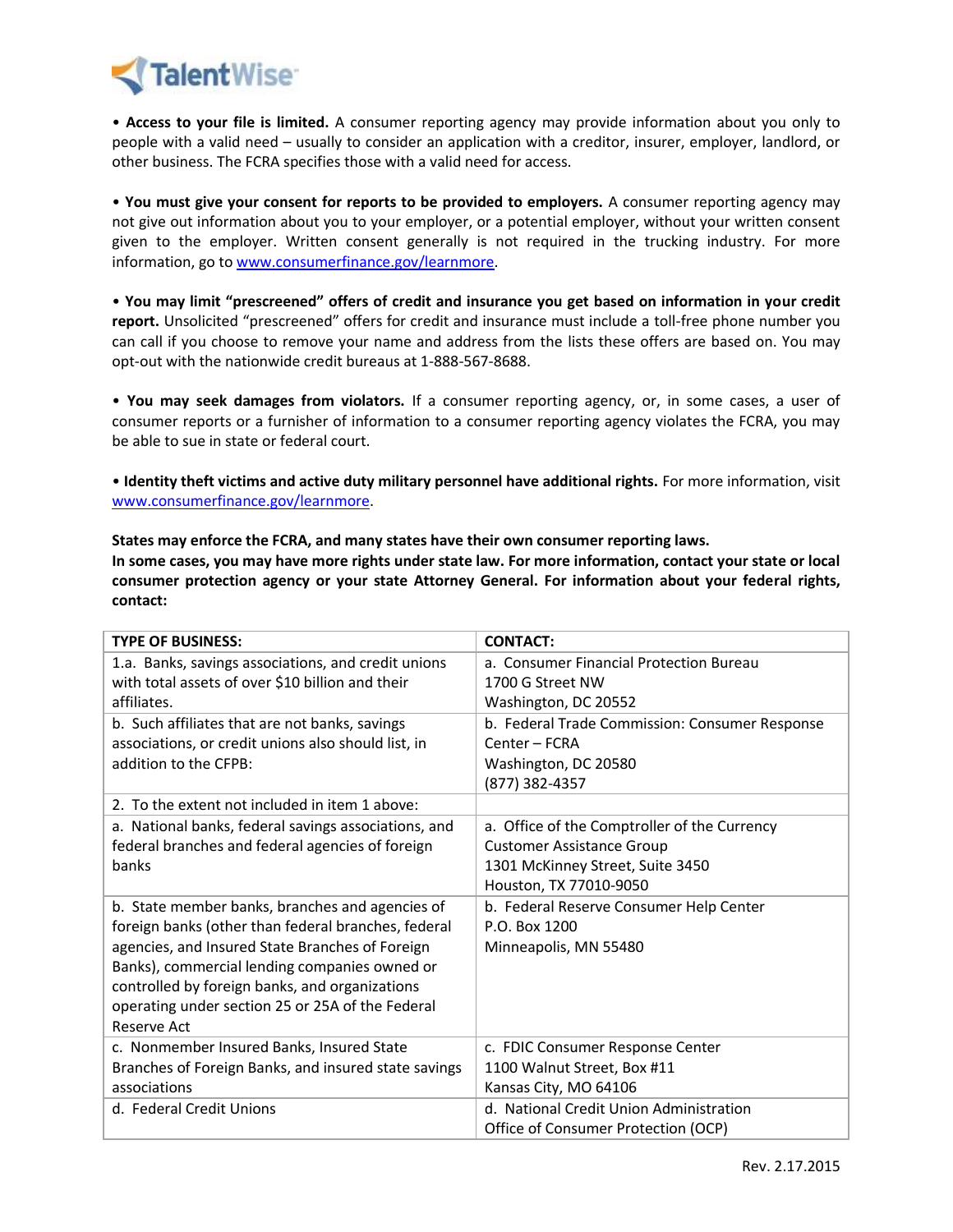

|                                                      | Division of Consumer Compliance and Outreach         |  |
|------------------------------------------------------|------------------------------------------------------|--|
|                                                      | (DCCO)                                               |  |
|                                                      | 1775 Duke Street                                     |  |
|                                                      | Alexandria, VA 22314                                 |  |
| 3. Air carriers                                      | Asst. General Counsel for Aviation Enforcement &     |  |
|                                                      | Proceedings                                          |  |
|                                                      | <b>Aviation Consumer Protection Division</b>         |  |
|                                                      | Department of Transportation                         |  |
|                                                      | 1200 New Jersey Avenue, SE                           |  |
|                                                      | Washington, DC 20590                                 |  |
| 4. Creditors Subject to Surface Transportation Board | Office of Proceedings, Surface Transportation Board  |  |
|                                                      | Department of Transportation                         |  |
|                                                      | 395 E Street S.W.                                    |  |
|                                                      | Washington, DC 20423                                 |  |
| 5. Creditors Subject to Packers and Stockyards Act,  | Nearest Packers and Stockyards Administration area   |  |
| 1921                                                 | supervisor                                           |  |
| 6. Small Business Investment Companies               | Associate Deputy Administrator for Capital Access    |  |
|                                                      | United States Small Business Administration          |  |
|                                                      | 409 Third Street, SW, 8th Floor                      |  |
|                                                      | Washington, DC 20416                                 |  |
| 7. Brokers and Dealers                               | Securities and Exchange Commission                   |  |
|                                                      | 100 F St NE                                          |  |
|                                                      | Washington, DC 20549                                 |  |
| 8. Federal Land Banks, Federal Land Bank             | <b>Farm Credit Administration</b>                    |  |
| Associations, Federal Intermediate Credit Banks, and | 1501 Farm Credit Drive                               |  |
| <b>Production Credit Associations</b>                | McLean, VA 22102-5090                                |  |
| 9. Retailers, Finance Companies, and All Other       | FTC Regional Office for region in which the creditor |  |
| <b>Creditors Not Listed Above</b>                    | operates or Federal Trade Commission: Consumer       |  |
|                                                      | Response Center - FCRA                               |  |
|                                                      | Washington, DC 20580                                 |  |
|                                                      | (877) 382-4357                                       |  |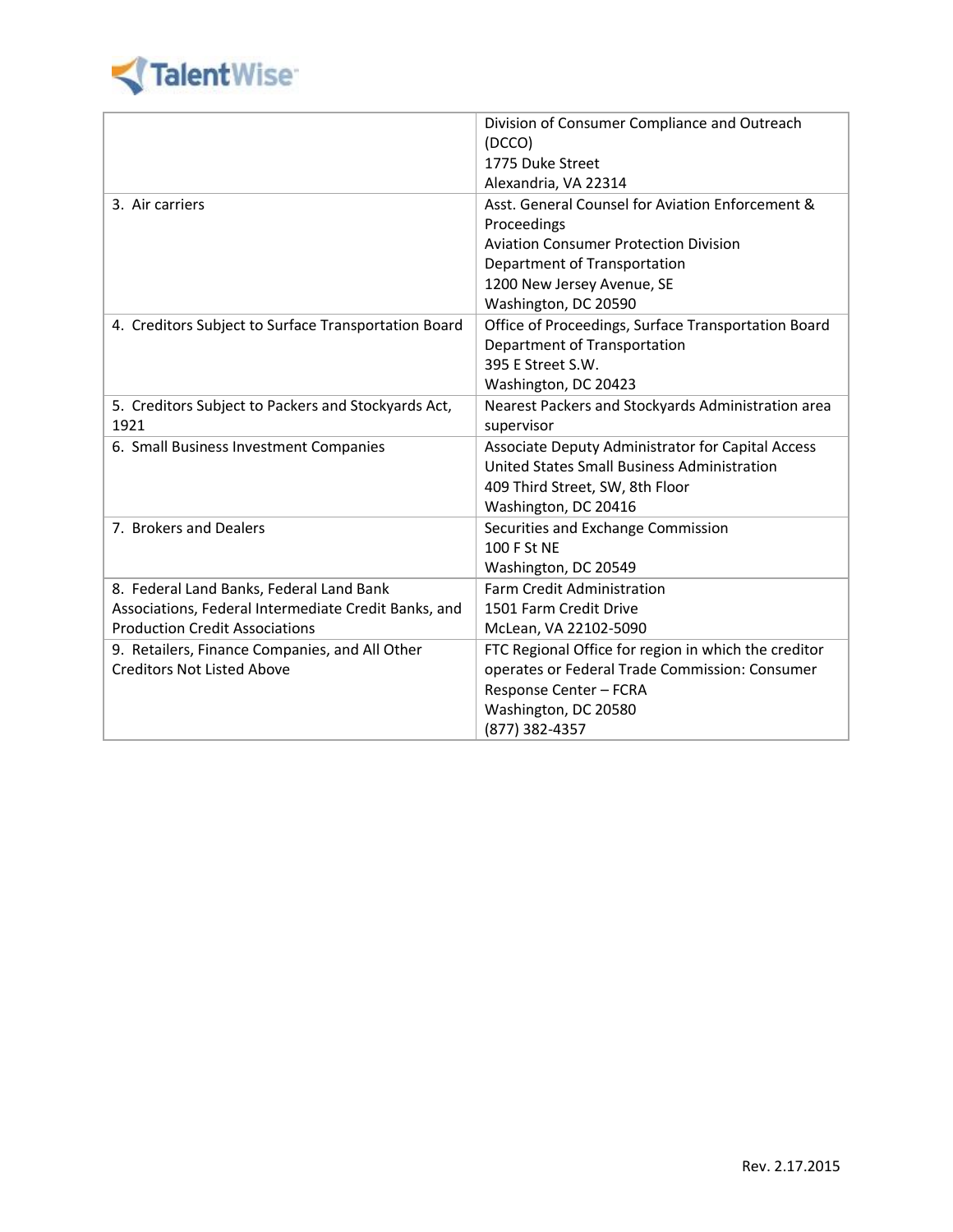

## **ADDITIONAL STATE LAW NOTICES**

**CALIFORNIA**, **MASSACHUSETTS, MINNESOTA, NEW JERSEY, AND OKLAHOMA** applicants or residents: You have a right to request a free copy of your report. [NO CHANGES ALLOWED]

**CALIFORNIA:** Pursuant to section 1786.22 of the California Civil Code, you may contact TalentWise during normal business hours (9am to 5pm PST, Monday through Friday) to obtain and review all information in your file. You may obtain such information by appearing in person at TalentWise's offices, during normal business hours and upon reasonable notice, and upon submitting proper identification and paying the costs duplication services. You may be accompanied by one other person, provided that person furnishes proper identification. You may also obtain a copy of your file by certified mail, if you have previously provided identification in a written request that your file be sent to you or a third party identified by you. You may also obtain a summary of your file by telephone, upon providing proper identification. TalentWise has trained personnel available to explain your file to you, including any coded information.

#### **CALIFORNIA [SAN FRANCISO/ENGLISH]:**

#### *Post where readily accessible to job applicants and employees.* **CITY AND COUNTY OF SAN FRANCISCO EDWIN M. LEE, MAYOR NOTICE TO JOB APPLICANTS AND EMPLOYEES San Francisco Fair Chance Ordinance Police Code, Article 49**

**Starting August 13, 2014, the Fair Chance Ordinance (San Francisco Police Code, Article 49) requires employers to follow strict rules regarding the use of arrest and conviction records in hiring and employment decisions.** The ordinance covers job applicants and employees who would be or are performing work in whole, or in substantial part, in San Francisco and applies to employers who have 20 or more employees (regardless of the employees' locations).

**Certain matters are off-limits.** An employer may *never* ask about, require disclosure of, or consider: an arrest not leading to a conviction (other than an unresolved arrest that is still undergoing criminal investigation or trial); participation in a diversion or deferral of judgment program; a conviction that has been expunged or made inoperative; any determination in the juvenile justice system; a conviction more than 7 years old; and a criminal offense other than a felony/misdemeanor. Matters that are off-limits cannot be used by the employer for any reason at any stage of the hiring process.

**An employer cannot ask about an individual's conviction history or unresolved arrests at the start of the hiring process.** This includes through a job application form, informal conversation, or otherwise.

**A mandatory interactive process for matters not off-limits.** Only after a live interview has been conducted, or a conditional offer of employment made, is the employer allowed to ask about an individual's conviction history (except as to matters that are off-limits) and unresolved arrests. Only those convictions and unresolved arrests that *directly relate* to the individual's ability to do the job may be considered in making an employment decision.

Before the employer may take an adverse action such as failing/refusing to hire, discharging, or not promoting an individual based on a conviction history or unresolved arrest, the employer must give the individual an opportunity to present evidence that the information is inaccurate, the individual has been rehabilitated, or other mitigating factors. The individual has seven days to respond, at which point the employer must delay any adverse action for a reasonable time and reconsider the adverse action. The employer must notify the individual of any final adverse action.

*Evidence of rehabilitation* include satisfying parole/probation; receiving education/training; participating in alcohol/drug treatment programs; letters of recommendation; and age at which the individual was convicted. *Mitigating factors* include coercion, physical or emotional abuse, and untreated substance abuse/mental illness, that contributed to the conviction.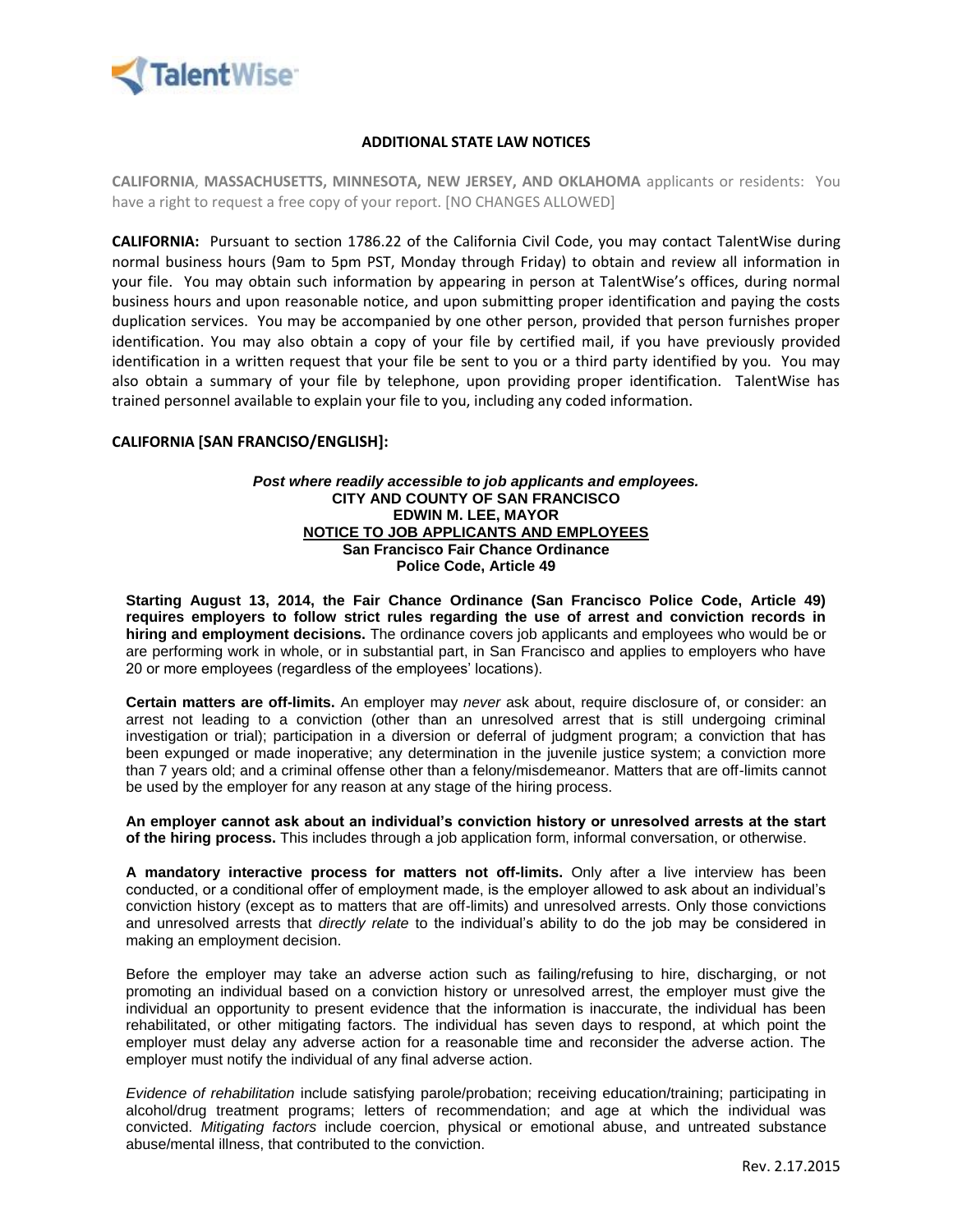

**No Retaliation.** An employer may not take an adverse action against an applicant or employee for exercising their rights under the ordinance or cooperating with the Office of Labor Standards Enforcement OLSE.

If you need more information, or wish to report an employer that you believe has violated this ordinance, please contact the OLSE at 415-554-5192 or email [FCE@sfgov.org.](mailto:FCE@sfgov.org)

#### **OFFICE OF LABOR STANDARDS ENFORCEMENT City Hall, Room 430 1 Dr. Carlton B. Goodlett Place San Francisco CA 94102-4685 Tel. (415) 554-6235 Fax (415) 554-4791**

#### **OFFICE OF LABOR STANDARDS ENFORCEMENT City Hall, Room 430 1 Dr. Carlton B. Goodlett Place San Francisco CA 94102-4685 Tel. (415) 554-6235 Fax (415) 554-4791**

**MASSACHUSETTS:** You have the right to obtain a free copy of your credit file from a consumer credit reporting agency. You may be charged a reasonable fee not exceeding eight dollars. There is no fee, however, if you have been turned down for credit, employment, insurance, or rental dwelling because of information in your credit report within the preceding sixty days. The consumer credit reporting agency must provide someone to help you interpret the information in your credit file. Each calendar year you are entitled to receive, upon request, one free consumer credit report.

You have a right to dispute inaccurate information by contacting the consumer credit reporting agency directly. However, neither you nor any credit repair company or credit service organization has the right to have accurate, current, and verifiable information removed from your credit report. In most cases, under state and federal law, the consumer credit reporting agency must remove accurate, negative information from your report only if it is over seven years old, and must remove bankruptcy information only if it is over ten years old.

If you have notified a consumer credit reporting agency in writing that you dispute the accuracy of information in your file, the consumer credit reporting agency must then, within thirty business days, reinvestigate and modify or remove inaccurate information. The consumer credit reporting agency may not charge a fee for this service. Any pertinent information and copies of all documents you have concerning a dispute should be given to the consumer credit reporting agency.

If reinvestigation does not resolve the dispute to your satisfaction, you may send a statement to the consumer credit reporting agency to keep in your file, explaining why you think the record is inaccurate. The consumer credit reporting agency must include your statement about the disputed information in a report it issues about you.

You have a right to receive a record of all inquiries relating to a credit transaction initiated in the six months preceding your request, or two years in the case of a credit report used for employment purposes. This record shall include the recipients of any consumer credit report.

You have the right to opt out of any pre-screening lists compiled by or with the assistance of a consumer credit reporting agency by calling the agency's toll-free telephone number or contacting the agency in writing. You may be entitled to collect compensation, in certain circumstances, if you are damaged by a person's negligent or intentional failure to comply with the provisions of the credit report act.

## **INFORMATION CONCERNING THE PROCESS IN CORRECTING A CRIMINAL RECORD IN MASSACHUSETTS**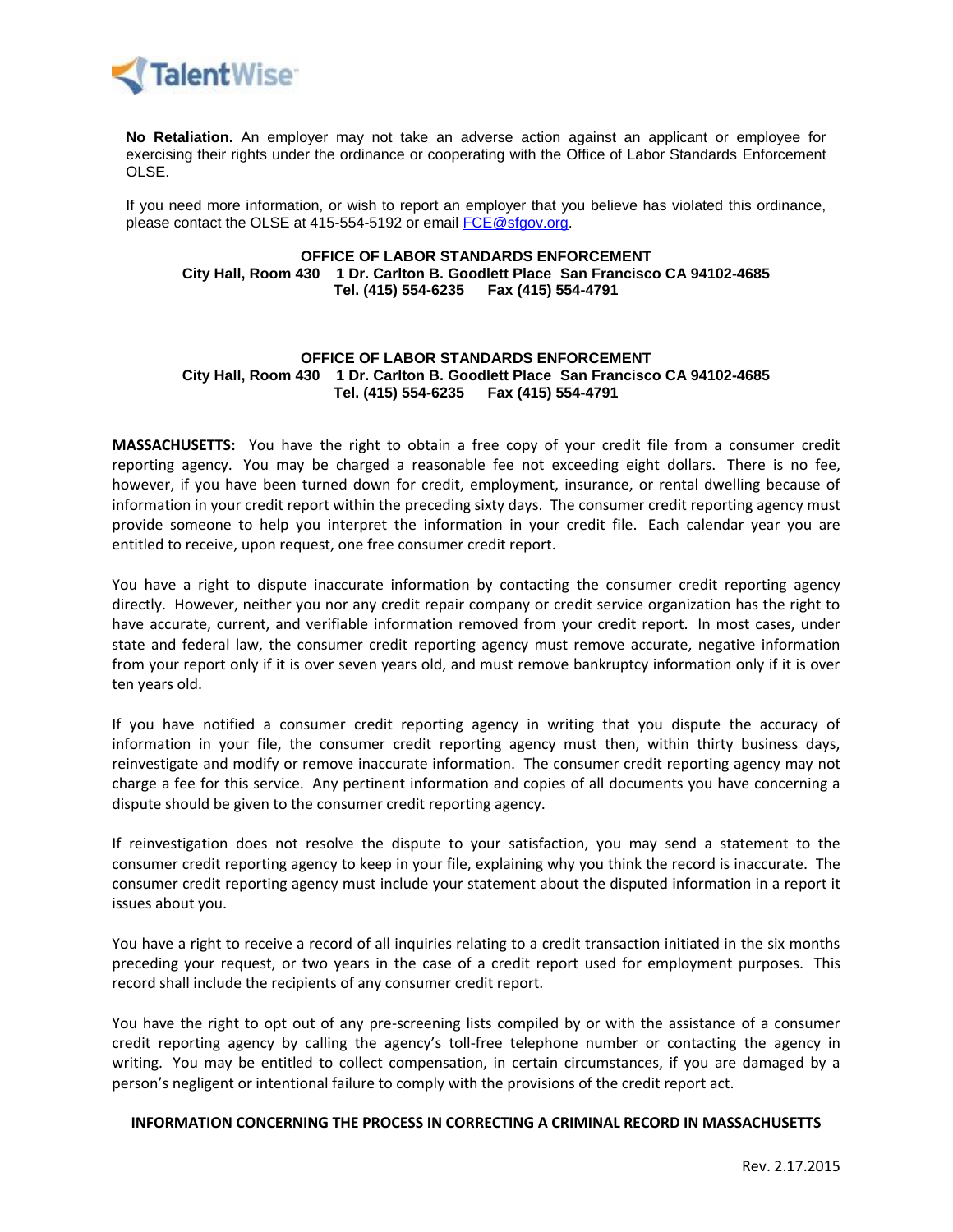

1. If you have undergone a background check by an agency that has received a criminal record from the DCJIS, you may ask the agency to provide you with a copy of the criminal record. You may also request a copy of your adult criminal record from the Department of Criminal Justice Information Services, 200 Arlington Street, Suite 2200, Chelsea, MA 02150 or by calling (617)660-4640 or go to http://www.mass.gov/Eeops/docs/cjis/cori\_request\_personal.pdf

2. The DCJIS charges \$25.00 fee to provide an individual with a copy of his/her criminal record. You may complete an affidavit of indigency and request that the DCJIS waive the fee.

3. Upon receipt, review the record. If you need assistance in interpreting the entries or dispositions, please review the disposition code and "how to read a criminal record" on the DCJIS website www.mass.gov/cjis/cori/cori\_bop.html

4. The DCJIS does not offer "walk-in" service but you may call our Legal Division at (617)660-4760 for assistance or the CARI Unit of the Office of the Commissioner of Probation at (617)727-5300.

5. If you believe that a case is opened on your record that should be marked closed, you may contact the Office of the Commissioner of Probation Department at the court where the charges were brought and request that the case(s) be updated.

6. If you believe that a disposition is incorrect, contact the Chief Probation Officer at the court where the charges were brought or the CARI Unit at the Office of the Commissioner of Probation and report that the court incorrectly entered a disposition on your criminal record.

7. If you believe that someone has stolen or improperly used your identity and were arraigned on criminal charges under your name, you may contact the Office of the Commissioner of Probation CARI Unit or the Chief Probation Officer in the court where the charges were brought. For a listing of courthouses and telephone numbers please see www.mass.gov/cjis/cori/cori\_codes\_court.html

8. In some situations of identity theft, you may need to contact the DCJIS to arrange to have fingerprints analysis conducted.

9. If there is a warrant currently outstanding against you, you need to appear at the court and ask that the warrant be recalled. You cannot do this over the telephone.

10. If you believe that an employer, volunteer agency, housing agency or municipality has been provided with a criminal record that does not pertain to you, the agency should contact the CORI Unit for assistance at (617)660-4640.

## **MASSACHUSETTS CRIMINAL BACKGROUND CHECK COMPANY POLICY**

This policy is applicable to the criminal history screening of prospective and current employees, subcontractors, volunteers and interns, professional licensing applicants, and applicants for the rental or leasing of housing.

Where Criminal Offender Record Information (CORI) and other criminal history checks may be part of a general background check for employment, volunteer work, licensing purposes, or the rental or leasing of housing, the following practices and procedures will be followed.

## **I. INQUIRING ABOUT CRIMINAL HISTORY**

In connection with any decision regarding employment, volunteer opportunities, housing, or professional licensing, the subject shall be provided with a copy of the criminal history record, whether obtained from the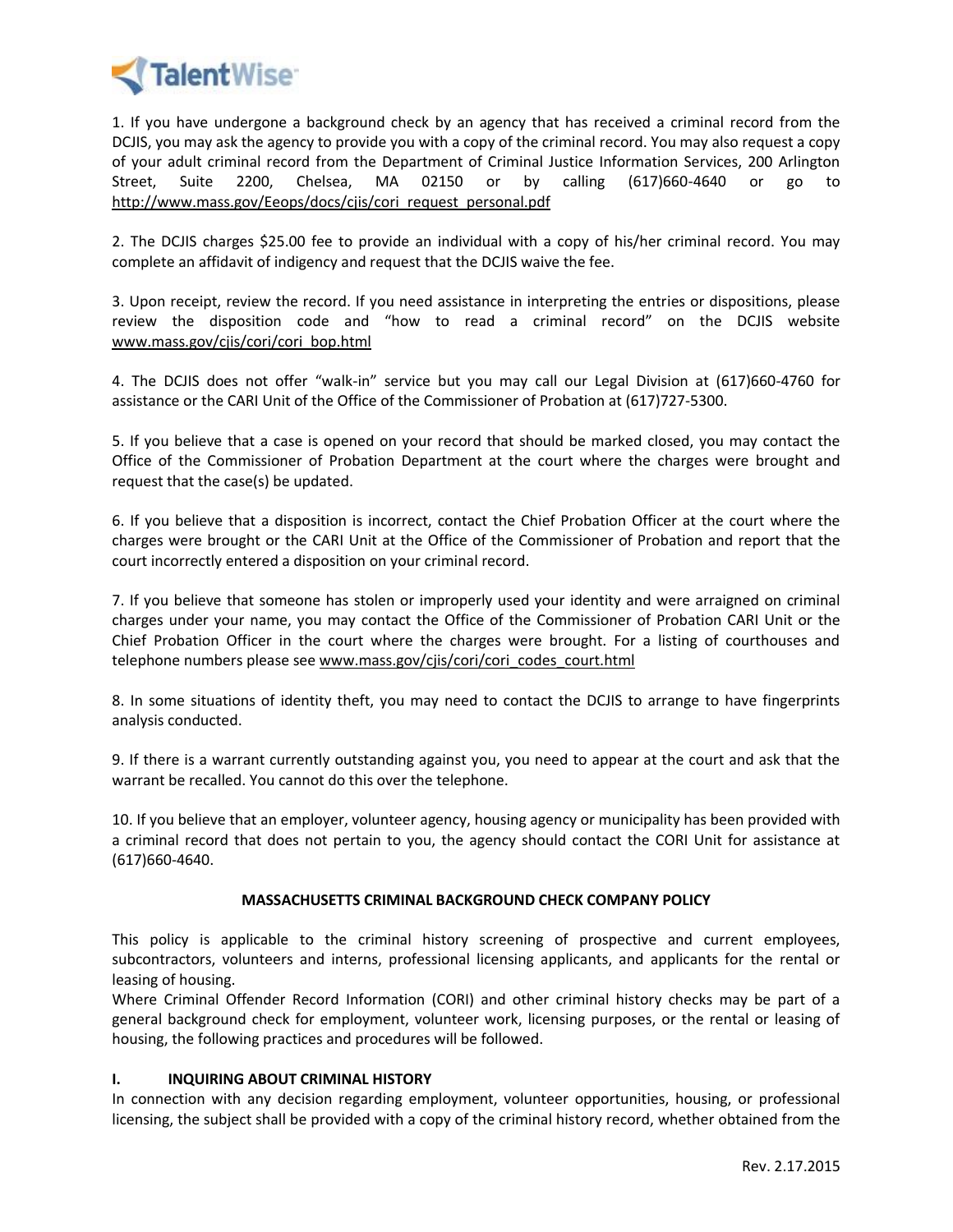

DCJIS or from any other source, prior to questioning the subject about his or her criminal history. The source(s) of the criminal history record is also to be disclosed to the subject.

## **II. DETERMINING SUITABILITY**

If the subject does not dispute the record's accuracy, then the determination of suitability for the position or license will be made. Unless otherwise provided by law, a criminal record will not automatically disqualify an applicant. Rather, the determination will be made based on factors including, but not limited to, the following:

- a. Relevance of the record to the position sought;
- b. The nature of the work to be performed;
- c. Time since the conviction;
- d. Age of the candidate at the time of the offense;
- e. Seriousness and specific circumstances of the offense;
- f. The number of offenses;
- g. Whether the applicant has pending charges;
- h. Any relevant evidence of rehabilitation or lack thereof; and
- i. Any other relevant information, including information submitted by the candidate or requested by the organization.

The applicant is to be notified of the decision and the basis for it in a timely manner.

# **III. ADVERSE DECISIONS BASED ON CRIMINAL BACKGROUND INFORMATION**

If an authorized official is inclined to make an adverse decision based on the results of a criminal history background check, the applicant will be notified immediately. The subject shall be provided with a copy of the organization's Criminal Background Check policy and a copy of the criminal history. The source(s) of the criminal history will also be revealed. The subject will then be provided with an opportunity to dispute the accuracy of the record. Subjects shall also be provided a copy of DCJIS' **Information Concerning the Process for Correcting a Criminal Record.**

**Currently, the company does not conduct Criminal Offender Record Information ("CORI") checks through the Massachusetts Department of Criminal Justice Information Services ("DCJIS") iCORI database. If the company chooses to conduct such checks through the iCORI database in the future, the following procedures will apply.**

## **IV. CONDUCTING CORI SCREENING**

CORI checks**, conducted through the state's iCORI database,** will only be conducted as authorized by the DCJIS and MGL c. 6, § 172, and only after a CORI Acknowledgement Form has been completed.

With the exception of screening for the rental or leasing of housing, if a new CORI check is to be made on a subject within a year of his/her signing of the CORI Acknowledgement Form, the subject shall be given seventy two (72) hours notice that a new CORI check will be conducted.

If a requestor is screening for the rental or leasing of housing, a CORI Acknowledgement Form shall be completed for each and every subsequent CORI check.

## **V. ACCESS TO CORI**

All CORI obtained from the DCJIS is confidential, and access to the information must be limited to those individuals who have a "need to know". This may include, but not be limited to, hiring managers, staff submitting the CORI requests, and staff charged with processing job applications. [The Company] must maintain and keep a current list of each individual authorized to have access to, or view, CORI. This list must be updated every six (6) months and is subject to inspection upon request by the DCJIS at any time.

#### **VI. CORI TRAINING**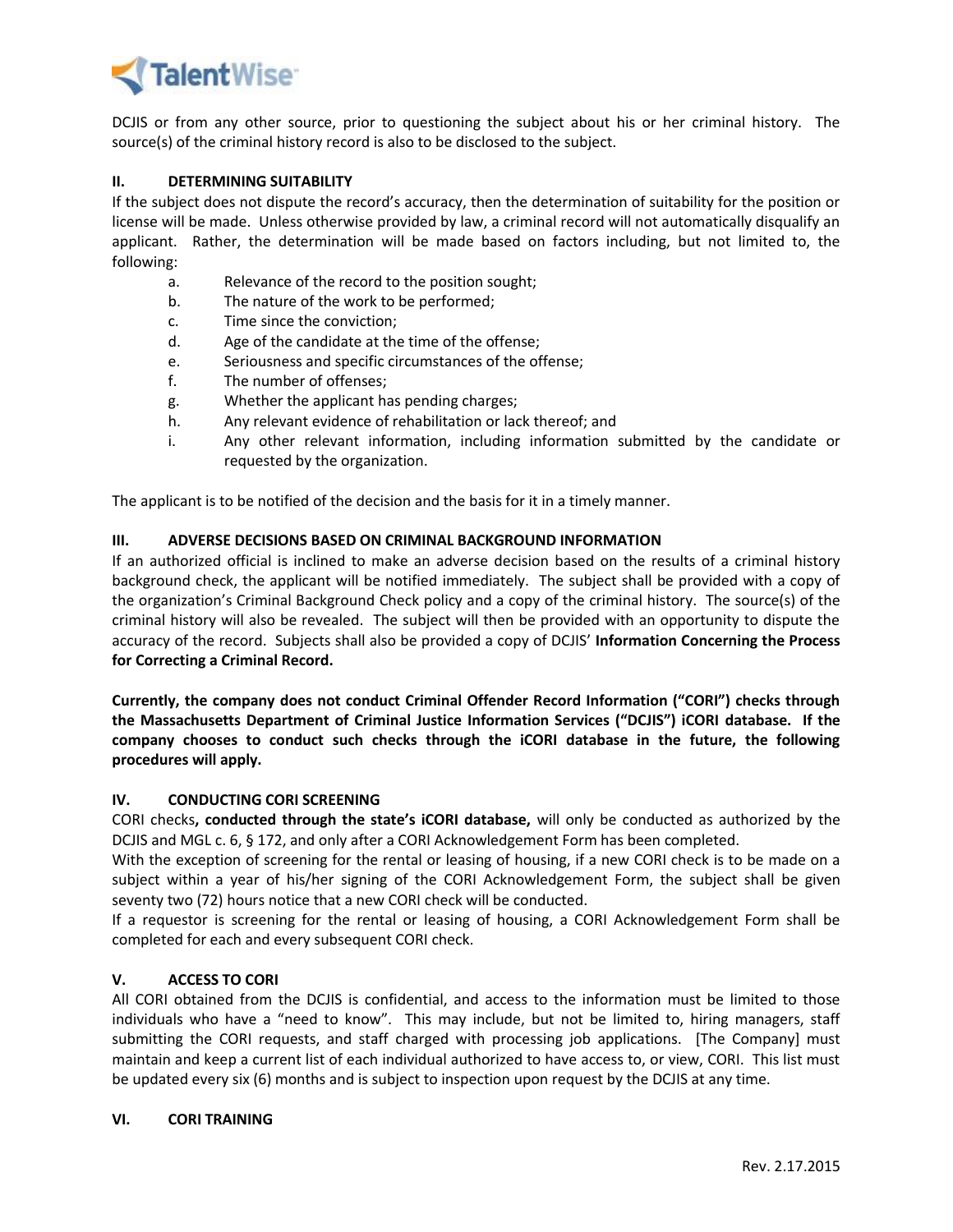

An informed review of a criminal record requires training. Accordingly, all personnel authorized to review or access CORI at the Company will review, and will be thoroughly familiar with, the educational and relevant training materials regarding CORI laws and regulations made available by the DCJIS.

Additionally, if the Company is an agency required by MGL c. 6, §171A, to maintain a CORI Policy, all personnel authorized to conduct criminal history background checks and/or to review CORI information will review, and will be thoroughly familiar with, the educational and relevant training materials regarding CORI laws and regulations made available by the DCJIS.

# **VII. USE OF CRIMINAL HISTORY IN BACKGROUND SCREENING**

CORI used for employment purposes shall only be accessed for applicants who are otherwise qualified for the position for which they have applied.

# **VIII. VERIFYING A SUBJECT'S IDENTITY**

If a criminal record is received from the DCJIS, the information is to be closely compared with the information on the CORI Acknowledgement Form and any other identifying information provided by the applicant to ensure the record belongs to the applicant.

If the information in the CORI record provided does not exactly match the identification information provided by the applicant, a determination is to be made by an individual authorized to make such determinations based on a comparison of the CORI record and documents provided by the applicant.

# **IX. SECONDARY DISSEMINATION LOGS**

All CORI obtained from the DCJIS is confidential and can only be disseminated as authorized by law and regulation. A central secondary dissemination log shall be used to record any dissemination of CORI outside this organization, including dissemination at the request of the subject.

## **NEW JERSEY:**

**You have the right to a free copy of your credit information:** As a New Jersey resident, you are entitled to a free copy of your credit report once a year from each of the major credit agencies (Equifax, Experian and TransUnion). Your credit report contains detailed information about your credit history. It is a good idea to review your credit report to make sure it is accurate. For information on how to request your free report, visi[t www.annualcreditreport.com](http://www.annualcreditreport.com/) or call Equifax (1-800-685-1111), Experian (1-888-397-3742) or TransUnion (1-800-888-4213).

**Or by completing an Annual Credit Report Request form and mail to:**

**Annual Credit Report Request Service PO Box 105281 Atlanta, GA 30348-5281 Forms can be printed fro[m www.ftc.gov/credit](http://www.ftc.gov/credit)**

# **New Jersey residents are entitled to one free copy of each credit reporting agency's credit report once a year.**

Many companies use your credit score when you are seeking credit, a loan, utility hook-ups, and even a job. Your credit score is a number that is calculated based on your credit history that measures your credit worthiness at a particular point in time. You can receive your credit score for a reasonable fee from the credit agencies.

**You have the right to receive notice from a potential employer if an adverse action may be or is taken against you based on your credit history:** You have the right to receive a notice from a potential employer where an adverse action may be or is taken against you based on your credit history. You also have the right to receive a clear explanation regarding the adverse action.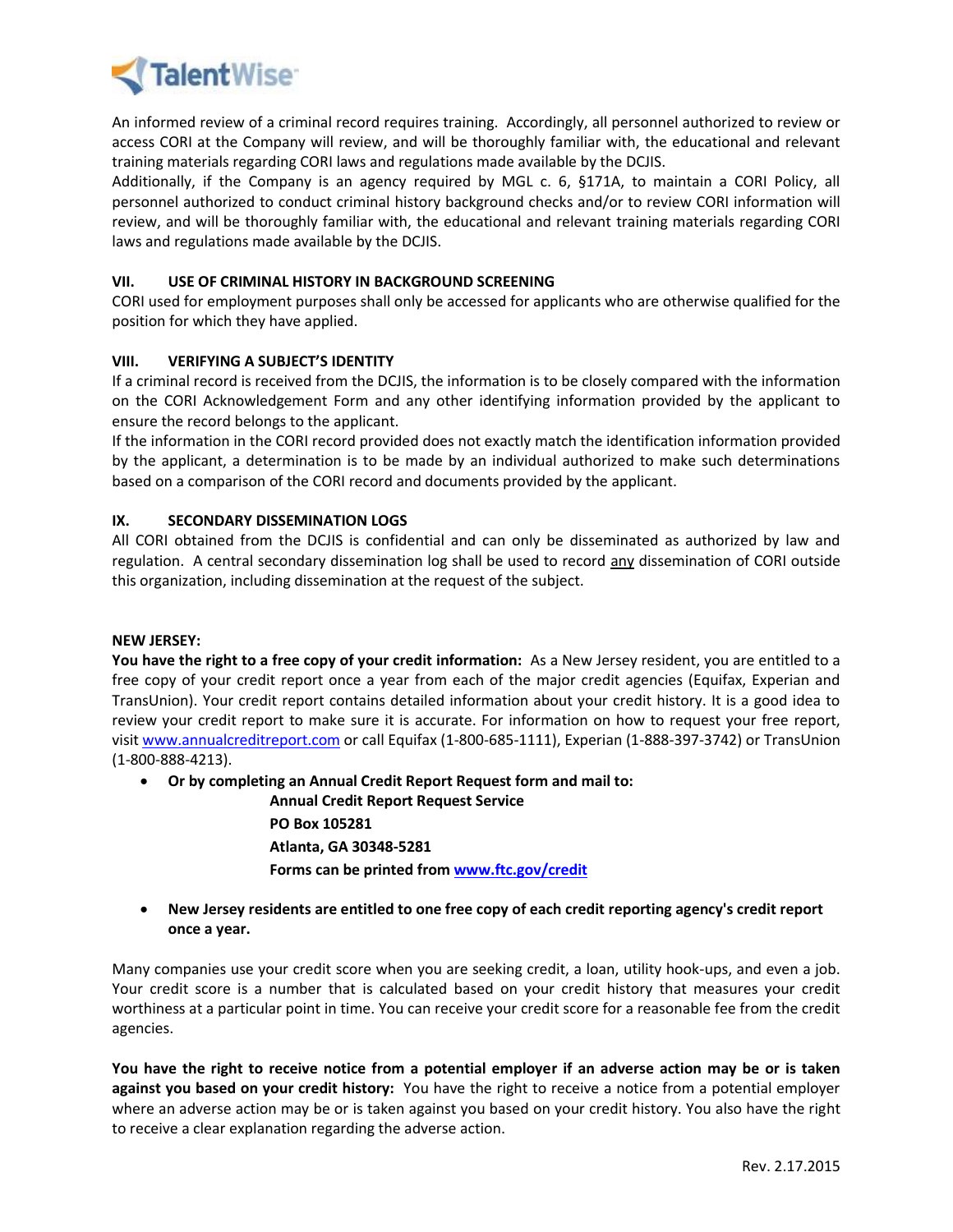

**You have the right to know what is in your file:** You may request and obtain all the information about you in the files of a consumer reporting agency (your "file disclosure"). This disclosure will be made during normal business hours and upon reasonable notice. You may appear in person to make a request for information in your file or you may make a request by telephone after you have made a written request, with proper identification and pay for any toll charges. If you appear in person, you may be accompanied by one other person of your choosing, who shall furnish reasonable identification. You will be required to provide proper identification, which may include your Social Security number. In many cases, the disclosure will be free. You are entitled to a free file disclosure if:

- a person has taken adverse action against you because of information in your credit report;
- you are the victim of identity theft and place a fraud alert in your file;
- your file contains inaccurate information as a result of fraud;
- you are on public assistance;
- you are unemployed but expect to apply for employment within 60 days.

In addition, by September 2005 all consumers will be entitled to one free disclosure every 12 upon request from each nationwide credit bureau and from nationwide specialty consumer reporting agencies. Se[e www.ftc.gov/credit](file:///C:/Users/emacapia.TALENTWISECORP/AppData/Local/Microsoft/Windows/Temporary%20Internet%20Files/Content.Outlook/AppData/Local/Microsoft/Windows/Temporary%20Internet%20Files/emacapia/Desktop/Corcoran/www.ftc.gov/credit) for additional information.

**You have the right to correct inaccuracies on your credit reports:** If you find [inaccuracies on your credit](http://www.state.nj.us/dobi/creditreport4.htm)  [reports,](http://www.state.nj.us/dobi/creditreport4.htm) you have the right to contact the credit agencies to correct the information. To contact the credit agencies, visit [www.annualcreditreport.com](http://www.annualcreditreport.com/) or call Equifax (1-800-685-1111), Experian (1-888-397-3742) or TransUnion (1-800-888-4213).

If you notify the credit agencies that you dispute the accuracy or completeness of any item of information contained in your credit reports, the credit agencies have 30 days from the date you provided notice to investigate. The 30-day period may be extended for an additional 15 days if the agency receives information from you during the 30-day period that is relevant to the investigation.

If a credit agency determines a disputed item of information is inaccurate or incomplete or cannot be verified, the credit agency shall promptly delete that item of information from your file or modify that item. If a credit agency determines your dispute is frivolous or invalid, it shall notify you no later than five business days after making that determination. The notice of such a determination shall include the reasons for making the determination, and the identification of any information required to investigate the disputed information.

If a credit agency reinserts any information which has been deleted from your file based on your dispute, the credit agency must notify you in writing no later than five business days after the reinsertion. This notice must include a statement that the disputed information has been reinserted, the business name and address of any furnisher of information, the telephone number of the furnisher, if reasonably available, and a statement that you have the right to add a statement to your file disputing the accuracy or completeness of the disputed information.

If an investigation does not resolve the dispute, you may file a brief statement setting forth the nature of the dispute. The credit agency may limit this statement to not more than 100 words if it provides you with assistance in writing a clear summary of the dispute.

Whenever you file a statement of dispute, unless there are reasonable grounds to believe that the dispute is frivolous or irrelevant, the credit agency must note in any subsequent report containing the disputed information that the information is disputed by you and provide your statement or a summary of your statement.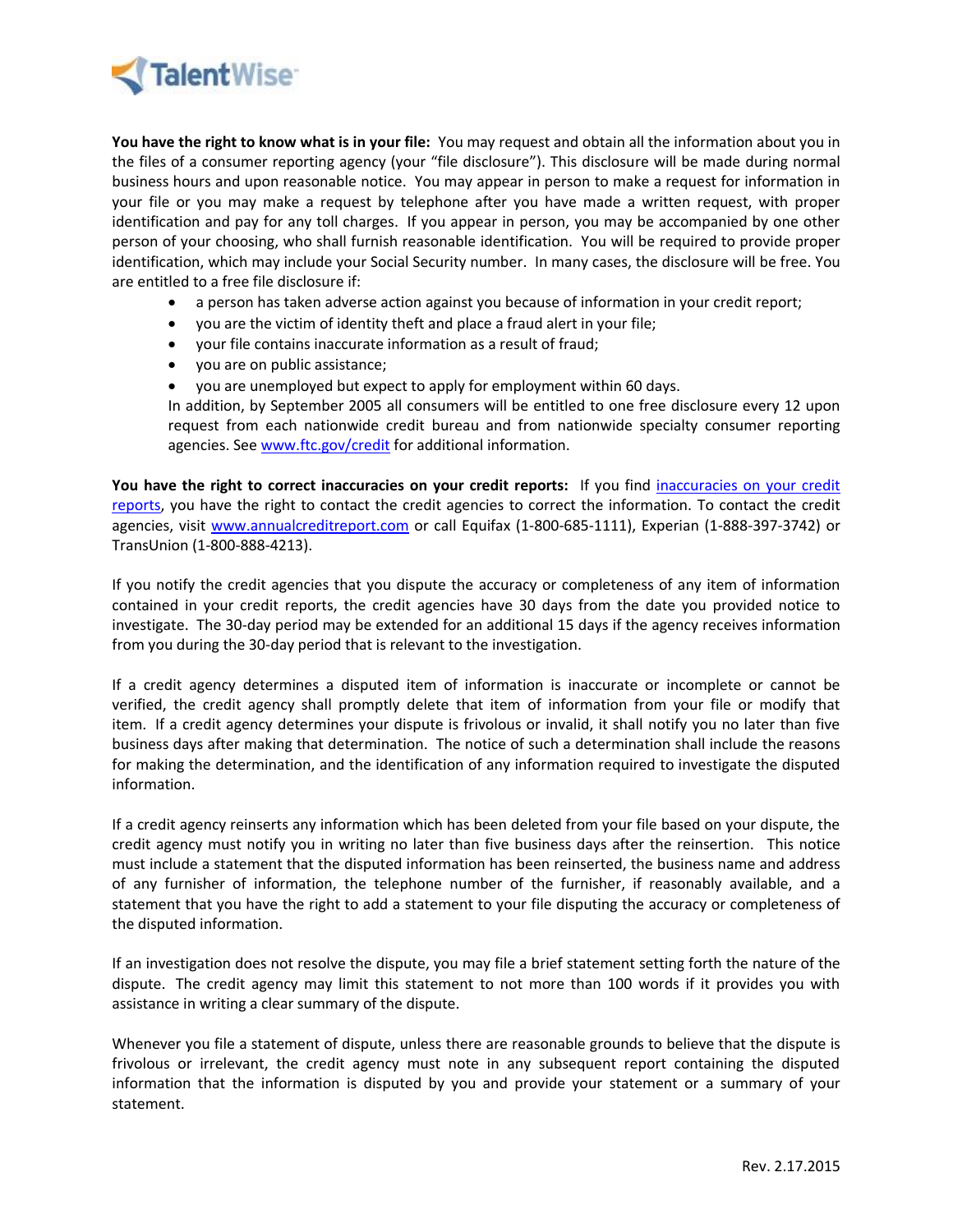

Upon receipt of a notice from a credit agency that its investigation of a dispute is complete, you have the right to request a description of the procedure used by the credit agency to determine the accuracy and completeness of the information. You have the right to be sent a response to this request within 15 days after the credit agency has received your request.

Upon your request, the credit agency must furnish notice of any deleted information or, for disputed items, your statement of dispute to any person you designate who has received report containing the deleted or disputed information for employment purposes within the preceding two years.

**You have the right to freeze access to the credit file held by a credit reporting agency about you:** A security freeze is a way to "freeze" access to your credit file held by a credit reporting agency. As of January 1, 2006, you will be able to give access to selected users of the credit file through a password or temporary exemption to the freeze. This tool is available to New Jersey residents as a way to control use of their personal credit information to prevent or limit the damage from someone stealing someone's identity and using it for their personal profit. For information on freezing your credit report, [www.annualcreditreport.com](http://www.annualcreditreport.com/) or call Equifax (1-800-685-1111), Experian (1-888-397-3742) or TransUnion (1-800-888-4213).

**NEW YORK:** You may request a copy of any investigative consumer report by contacting TalentWise. If further checks are requested on you, you will be provided the name and address of the applicable consumer reporting agency. Do not sign your consent unless you have received a copy of Article 23-A of New York Correction Law.

## **NEW YORK CORRECTION LAW ARTICLE 23-A**

**§750. Definitions**. For the purposes of this article, the following terms shall have the following meanings:

- (1) "Public agency" means the state or any local subdivision thereof, or any state or local department, agency, board or commission.
- (2) "Private employer" means any person, company, corporation, labor organization or association which employs ten or more persons.
- (3) "Direct relationship" means that the nature of criminal conduct for which the person was convicted has a direct bearing on his fitness or ability to perform one or more of the duties or responsibilities necessarily related to the license, opportunity, or job in question.
- (4) "License" means any certificate, license, permit or grant of permission required by the laws of this state, its political subdivisions or instrumentalities as a condition for the lawful practice of any occupation, employment, trade, vocation, business, or profession. Provided, however, that "license" shall not, for the purposes of this article, include any license or permit to own, possess, carry, or fire any explosive, pistol, handgun, rifle, shotgun, or other firearm.
- (5) "Employment" means any occupation, vocation or employment, or any form of vocational or educational training. Provided, however, that 'employment" shall not, for the purposes of this article, include membership in any law enforcement agency.

**§751. Applicability**. The provisions of this article shall apply to any application by any person for a license or employment at any public or private employer, who has previously been convicted of one or more criminal offenses in this state or in any other jurisdiction, and to any license or employment held by any person whose conviction of one or more criminal offenses in this state or in any other jurisdiction preceded such employment or granting of a license, except where a mandatory forfeiture, disability or bar to employment is imposed by law, and has not been removed by an executive pardon, certificate of relief from disabilities or certificate of good conduct. Nothing in this article shall be construed to affect any right an employer may have with respect to an intentional misrepresentation in connection with an application for employment made by a prospective employee or previously made by a current employee.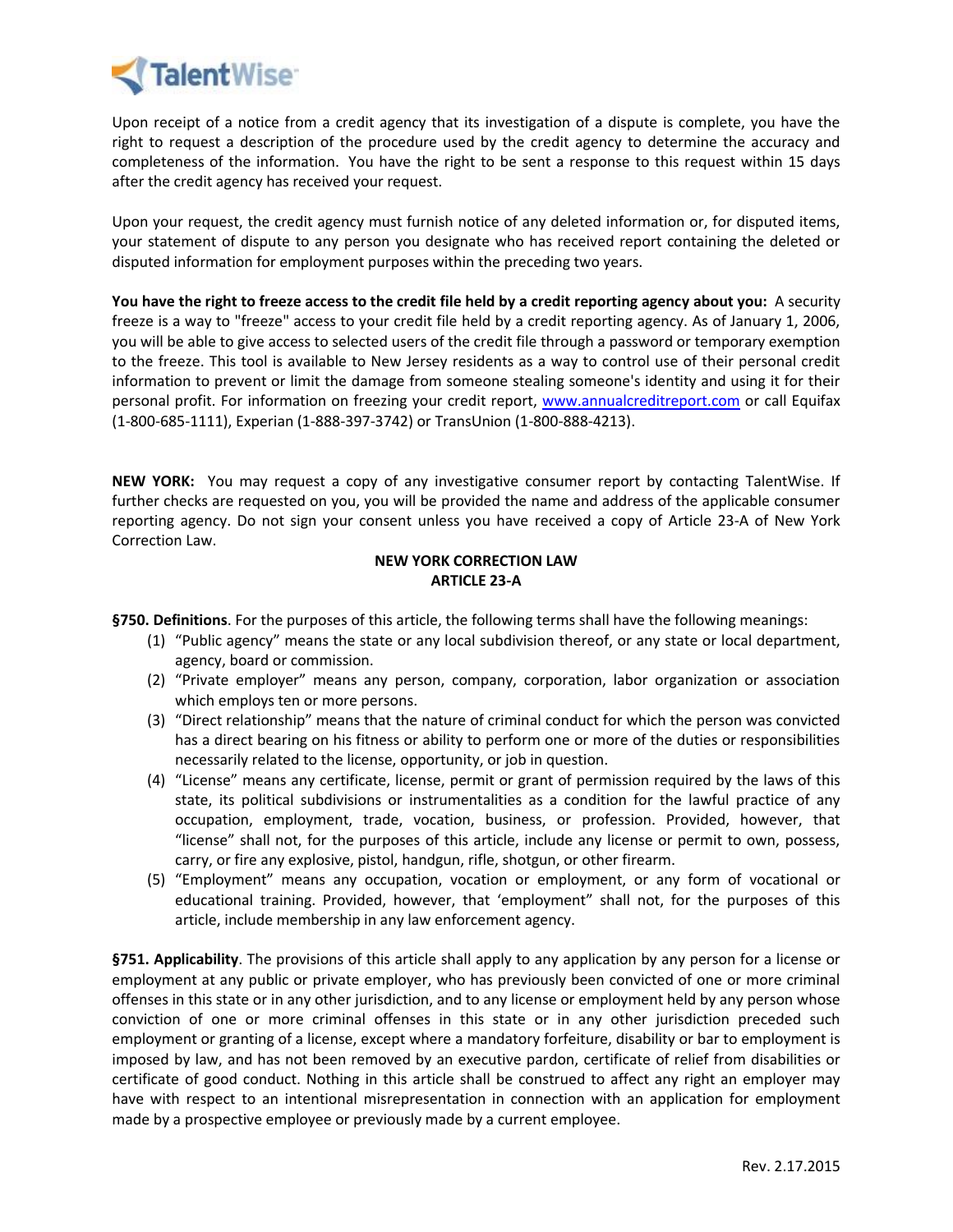

**§752. Unfair discrimination against persons previously convicted of one or more criminal offenses prohibited**. No application for any license or employment, and no employment or license held by an individual, to which the provisions of this article are applicable, shall be denied or acted upon adversely by reason of the individuals having been previously convicted of one or more criminal offenses, or by reason of a finding of lack of 'good moral character' when such finding is based upon the fact that the individual has previously been convicted of one or more criminal offenses, unless:

- (1) There is a direct relationship between one or more of the previous criminal offenses and the specific license or employment sought or held by the individual; or
- (2) the issuance or continuation of the license or the granting or continuation of the employment would involve an unreasonable risk to property or to the safety or welfare of specific individuals or the general public.

## **§753. Factors to be considered concerning a previous criminal conviction; presumption**.

- (1) In making a determination pursuant to section seven hundred fifty—two of this chapter, the public agency or private employer shall consider the following factors:
	- (a) The public policy of this state, as expressed in this act, to encourage the licensure and employment of persons previously convicted of one or more criminal offenses.
	- (b) The specific duties and responsibilities necessarily related to the license or employment sought or held by the person.
	- (c) The bearing, if any, the criminal offense or offenses for which the person was previously convicted will have on his fitness or ability to perform one or more such duties or responsibilities.
	- (d) The time which has elapsed since the occurrence of the criminal offense or offenses.
	- (e) The age of the person at the time of occurrence of the criminal offense or offenses.
	- (f) The seriousness of the offense or offenses.
	- (g) Any information produced by the person, or produced on his behalf, in regard to his rehabilitation and good conduct.
	- (h) The legitimate interest of the public agency or private employer in protecting property, and the safety and welfare of specific individuals or the general public.
- (2) In making a determination pursuant to section seven hundred fifty—two of this chapter, the public agency or private employer shall also give consideration to a certificate of relief from disabilities or a certificate of good conduct issued to the applicant, which certificate shall create a presumption of rehabilitation in regard to the offense or offenses specified therein.

**§754. Written statement upon denial of license or employment.** At the request of any person previously convicted of one or more criminal offenses who has been denied a license or employment, a public agency or private employer shall provide, within thirty days of a request, a written statement setting forth the reasons for such denial.

## **§755. Enforcement**.

- (1) In relation to actions by public agencies, the provisions of this article shall be enforceable by a proceeding brought pursuant to article seventy—eight of the civil practice law and rules.
- (2) In relation to actions by private employers, the provisions of this article shall be enforceable by the division of human rights pursuant to the powers and procedures set forth in article fifteen of the executive law, and, concurrently, by the New York city commission on human rights.

**WASHINGTON:** The Washington Fair Credit Reporting Act, located at Chapter 19.182 RCW, substantially parallels the federal Fair Credit Reporting Act and the rights and remedies set forth in the Consumer Financial Protection Bureau's Summary of Rights. However, effective July 22, 2007, the Washington State law imposes greater limitations on the reasons for which an employer may obtain a consumer report. Beginning July 22, 2007, under Washington State law, an employer may not obtain a consumer report for employment